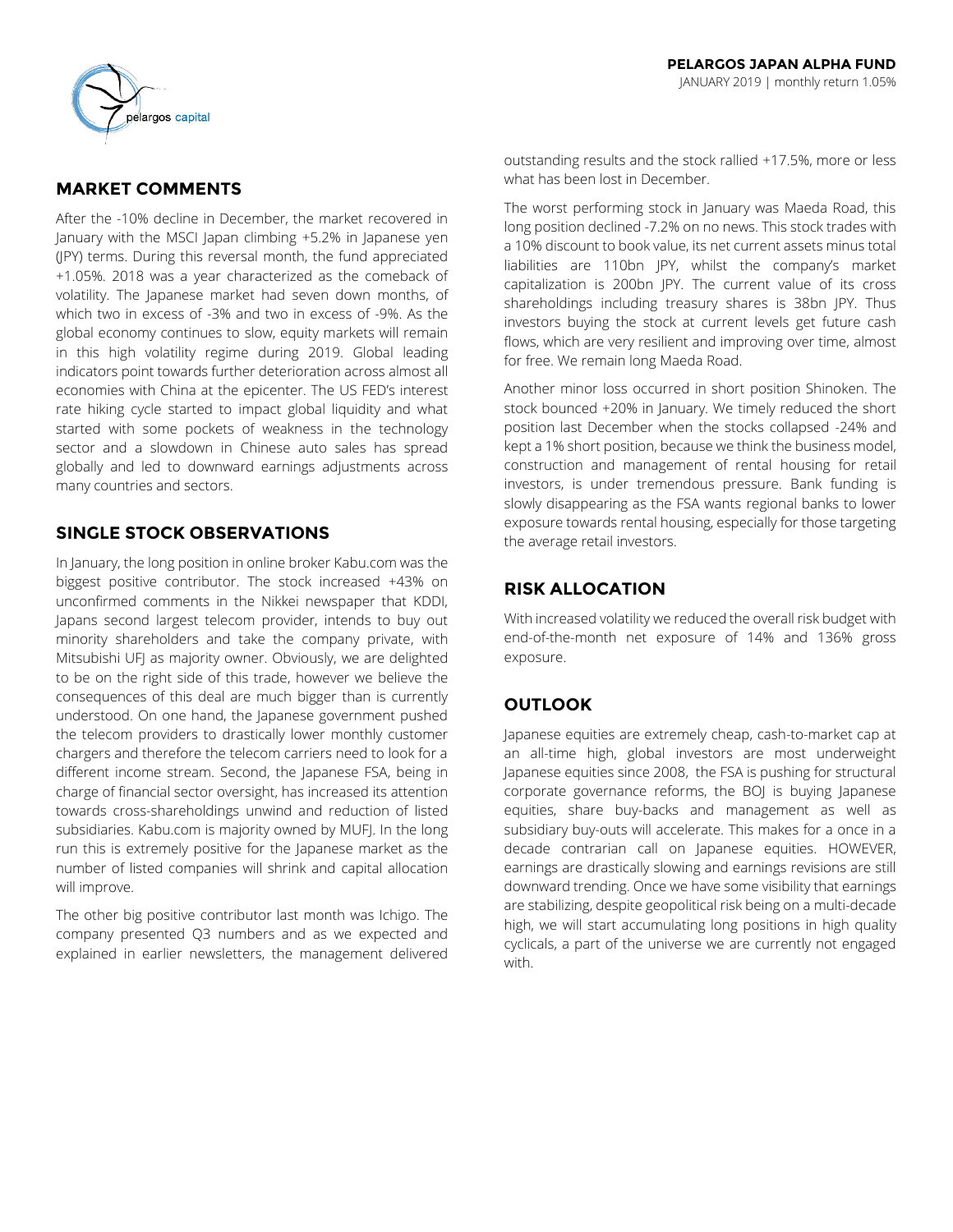

## **PELARGOS JAPAN ALPHA FUND**

JANUARY 2019 | monthly return 1.05%

## **FUND CHARTS AND FACTS**



#### TOP 5 GROSS POSITIONS

| Toshiba Plant Sy               |
|--------------------------------|
| Ichigo Hotel REIT Investment C |
| Taihei Dengyo                  |
| Ichigo REIT                    |
| Ichigo Group                   |
|                                |

### TOP 5 MOVERS

| Kabu.com Sec                   | 0.68% |
|--------------------------------|-------|
| Ichigo Group                   | 0.62% |
| Heiwa Real Estat               | 0.41% |
| Creo                           | 0.40% |
| Ichigo Hotel REIT Investment C | 0.74% |

#### TOP 5 SHAKERS

| Maeda Road Const | $-0.31%$ |
|------------------|----------|
| Shinoken Group   | $-0.21%$ |
| Shimamura Co     | $-0.18%$ |
| Start Today      | $-0.13%$ |
| Mitsui Osk Lines | $-0.10%$ |

#### **FUND FACTOR**

|                        | Long   | Short   |
|------------------------|--------|---------|
| Price to Earnings (PE) | 13.5   | 18.5    |
| EV/EBITDA              | 11.4   | 15.5    |
| Price to Book (PB)     | 1.4    | 37      |
| Dividend Yield         | 2.7    | 1.8     |
| EV/IC                  | 1.2    | 41      |
| 1 month momentum       | 5.1    | 20      |
| 12-1 month momentum    | $-7.6$ | $-19.4$ |

#### **FUND PERFORMANCE\***

| Month to date performance     | 105%     |
|-------------------------------|----------|
| Year to date performance      | $-1345%$ |
| Inception to date performance | 38.99%   |
| *based on share class B EUR   |          |

#### **FUND FACTS\***

| Fund size in min EUR | 91 81  |
|----------------------|--------|
| Fund size in mln USD | 10534  |
| Firm size in min EUR | 218.83 |
| Firm size in min USD | 251.09 |

## **RISK STATISTICS**

| Net Exposure                              | 14%     |
|-------------------------------------------|---------|
| Gross Exposure                            | 136%    |
| Volatility (ex-ante; 3 months daily data) | 5.5%    |
| Beta (ex-ante)                            | 0.29    |
| Sharpe Ratio                              | 0.47    |
| Sortino Ratio                             | 0.84    |
| Sterling Ratio                            | 0.39    |
| Max Drawdown (monthly)                    | $-8.4%$ |
| Annualized Return                         | 3.3%    |

# SECTOR EXPOSURES (IN PERCENT)

|                            | guo | Short    | 흋              | Gross |
|----------------------------|-----|----------|----------------|-------|
| Consumer Discretionary     |     | $-12$    | $-11$          | 14    |
| Consumer Staples           | 4   | -6       | -2             | 11    |
| Energy                     | O   | $\Omega$ | $\overline{0}$ | 0     |
| Financials                 | 4   | -3       | 1              |       |
| <b>Health Care</b>         | 1   | $-1$     | $\Omega$       | 1     |
| Industrials                | 30  | $-7$     | 22             | 37    |
| Information Technology     | 6   | $-2$     | 5              | 8     |
| Materials                  | 3   | $-7$     | 1              | 5     |
| Real Estate                | 22  |          | $-10$ 12       | 32    |
| Telecommunication Services |     |          |                |       |

## **GENERAL STATISTICS**

| % Return long book     | 5.00% |
|------------------------|-------|
| % Return short book    | 4.06% |
| # Long stocks          | 46    |
| # Short stocks         | 21    |
| % Long stocks 1        | 78%   |
| % Short stocks $\perp$ | 14%   |
| # Up days / Down days  | 14/8  |
| Turnover as % NAV      | 43%   |
|                        |       |





|                     | Year | lan      | Feb      | Mar      | Apr      | May       | Jun      | Jul      | Aug      | Sep      | Oct      | <b>Nov</b> | Dec      | <b>YTD</b> | <b>ITD</b> |
|---------------------|------|----------|----------|----------|----------|-----------|----------|----------|----------|----------|----------|------------|----------|------------|------------|
| ã                   | 2019 | 1.05%    |          |          |          |           |          |          |          |          |          |            |          | 1.05%      | 31.92%     |
| m                   | 2018 | $-0.26%$ | $-1.77%$ | $-1.03%$ | $-0.63%$ | $-0.06%$  | $-0.36%$ | $-0.87%$ | $-1.66%$ | 0.36%    | $-3.69%$ | $-0.13%$   | $-4.14%$ | $-13.45%$  | 30.55%     |
| CLASS               | 2017 | 0.56%    | $-0.92%$ | $-1.63%$ | $-0.57%$ | 0.23%     | 1.32%    | 1.18%    | 0.46%    | 0.99%    | 1.25%    | 0.20%      | 0.14%    | 3.22%      | 50.84%     |
|                     | 2016 | 1.27%    | 0.92%    | 1.18%    | $-0.16%$ | $-1.08%$  | $-4.33%$ | 2.12%    | $-1.05%$ | $-0.29%$ | 2.38%    | 0.88%      | 0.39%    | 2.07%      | 46.13%     |
|                     | 2015 | $-1.24%$ | 4.89%    | $-0.27%$ | 3.25%    | 2.57%     | $-1.67%$ | $-2.94%$ | $-3.01%$ | 2.46%    | 1.88%    | 2.06%      | $-1.42%$ | 6.36%      | 43.17%     |
| <b>PERFORMANCE:</b> | 2014 | $-3.16%$ | $-0.60%$ | $-0.56%$ | $-0.99%$ | $-2.24%$  | 1.44%    | 0.23%    | $-0.60%$ | 2.06%    | $-1.89%$ | $-1.24%$   | 0.96%    | $-6.52%$   | 34.60%     |
|                     | 2013 | 5.35%    | $-0.58%$ | 6.98%    | 6.48%    | $-1.07\%$ | $-0.78%$ | 0.31%    | $-0.92%$ | 1.18%    | $-0.80%$ | 1.46%      | 1.73%    | 20.57%     | 44.00%     |
|                     | 2012 | $-1.38%$ | 3.81%    | 1.35%    | $-1.21%$ | $-3.83%$  | 1.76%    | 0.84%    | 0.93%    | 1.32%    | 0.58%    | 2.50%      | 4.06%    | 10.95%     | 19.43%     |
|                     | 2011 | 0.93%    | $-0.03%$ | $-1.55%$ | 0.14%    | $-0.14%$  | 0.42%    | 0.03%    | $-3.63%$ | 0.69%    | $-0.38%$ | $-2.60%$   | 1.68%    | $-4.48%$   | 7.64%      |
|                     | 2010 | 0.73%    | $-0.23%$ | 3.52%    | 3.39%    | $-2.83%$  | $-1.31%$ | 1.23%    | $-0.37%$ | 0.91%    | 1.13%    | 1.40%      | 1.89%    | 9.67%      | 12.69%     |
| EUND                | 2009 | 2.07%    | 1.67%    | $-0.73%$ | $-0.67%$ | 1.34%     | 1.13%    | $-1.93%$ | 2.24%    | $-1.68%$ | $-0.39%$ | $-2.99%$   | 2.84%    | 2.75%      | 2.75%      |
|                     | 2008 |          |          |          |          |           |          | 0.96%    | $-1.35%$ | 1.40%    | 3.44%    | 0.52%      | 1.39%    | 6.46%      | 6.46%      |